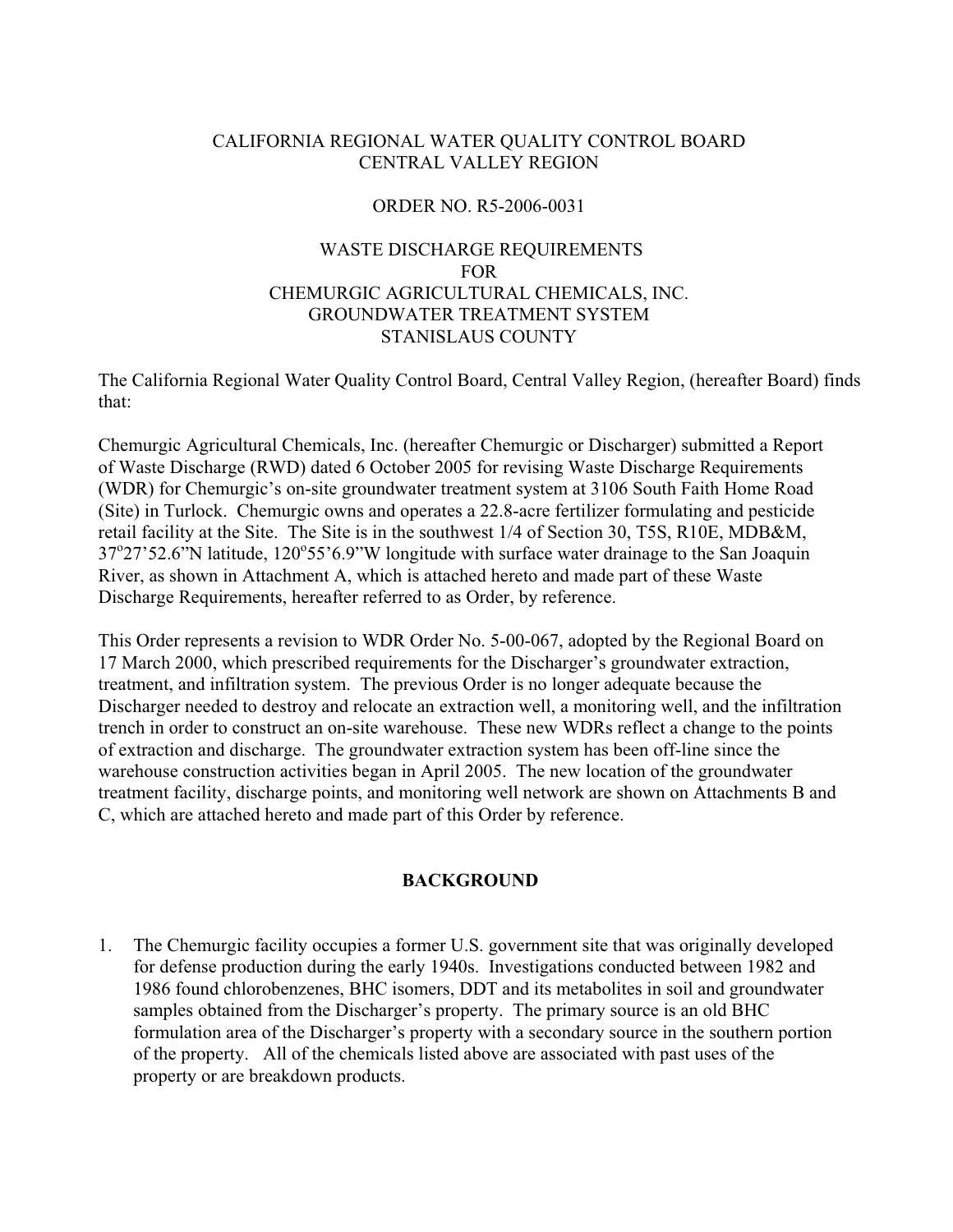WASTE DISCHARGE REQUIREMENTS ORDER NO. R5-2006-0031 - 2 -CHEMURGIC AGRICULTURAL CHEMICALS, INC. GROUNDWATER TREAT MENT SYSTEM STANISLAUS COUNTY

- 2. In 1995, the Discharger submitted to the Board an integrated cleanup plan that featured soil treatment by thermal desorption and a follow-up groundwater extraction and treatment system. The soil treatment program was completed in the fall of 1995, removing an estimated 95 percent of the source chemicals onsite.
- 3. To remove benzene hexachloride and DDT isomers, the Discharger operates a groundwater extraction system with carbon adsorption treatment vessels and discharge to an infiltration trench within the capture zone of the extraction well. This groundwater treatment system had been operating from 1997 until extraction was suspended in April 2005 pending completion of on-site construction activities and adoption of revised Waste Discharge Requirements. The groundwater treatment system is the final phase of the soil and groundwater remediation plan required by Cleanup and Abatement Order No. 93-715.
- 4. In 1997, Waste Discharge Requirements Order No.97-126 were adopted for the discharge of the treated groundwater. In 2000, an expansion of the treatment system necessitated a revision of the WDR, Order No. 5-00-067. Polluted groundwater is withdrawn from two extraction wells with a combined design capacity of 10 gallons per minute. The groundwater is treated in three 1,000-pound granulated activated carbon vessels with discharge to an infiltration gallery upgradient of and within the capture zone of the extraction wells. A shrinking groundwater pollution plume and a long operational history led to the 21 May 2004 revision of the Monitoring and Reporting Program, (Monitoring and Reporting Program No. 5-00-067 Revision 1), which reduced the monitoring scope and frequency. The new Monitoring and Reporting Program does not require that Chemurgic sample treatment plant effluent for DDT isomers, since they have not been detected in groundwater and were removed from the groundwater monitoring program in 2000. In regards to other monitored constituents and reporting frequency, the new MRP is identical to the previous MRP.

## **REVISED REMEDIATION PROJECT**

- 5. These WDRs consist of the following changes from the previous WDRs: Extraction well EW-2 and proximate monitoring well MW-507 were removed and relocated about 50 feet downgradient (renamed EW-2A and MW-507A), and the infiltration gallery was removed and relocated about 100 feet upgradient, as illustrated on Attachment C.
- 6. The Discharger destroyed extraction well EW-2 and monitoring well MW-507 in April 2005 under the oversight of Stanislaus County Department of Environmental Resources. At that time the infiltration gallery was also destroyed. In May 2005, replacement extraction well EW-2A and monitoring well MW-507A, and the new infiltration gallery were installed as documented in the June 2005 *Well Installation Report* prepared by Conestoga-Rovers and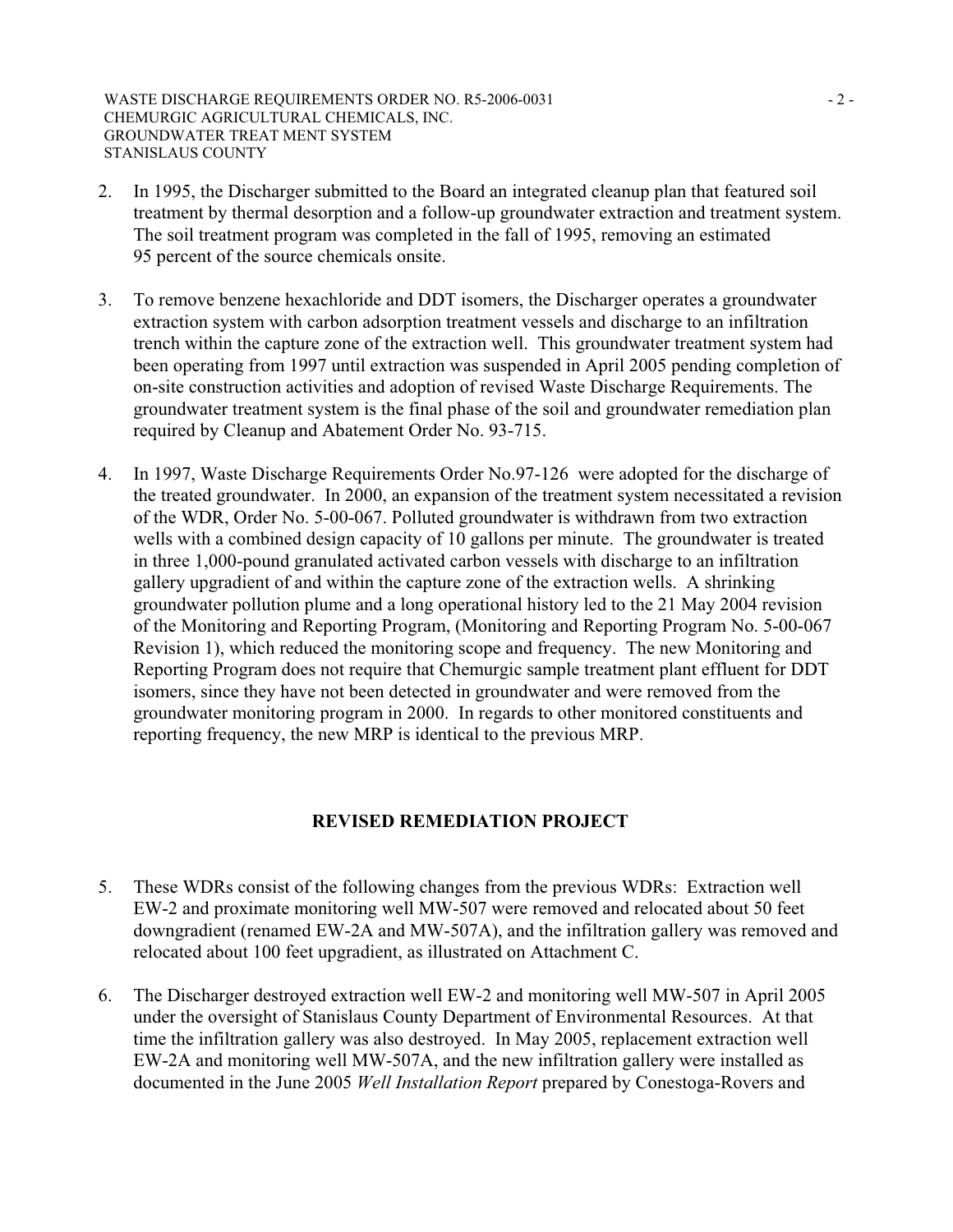Associates. The new infiltration gallery was constructed three feet wide, three feet deep, and about 70 feet long, per the plans and specifications for the original gallery.

- 7. The Discharger conducted a pump test in August 2005 verifying that the new infiltration gallery is within the capture zone of the relocated and the existing extraction well. This is documented in the 19 August 2005 *Pilot Pumping Test Results* prepared by Paul V. Sundberg, Project Consultant.
- 8. The primary constituent of concern is gamma-benzene hexachloride (g-BHC), also known as Lindane, and its isomers alpha-, beta- and delta-benzene hexachloride. As reported in the 2004 Annual Report, the various BHC compounds range in concentration from between 620 to 1,900 ug/L in MW-513 near extraction well EW-1, to between 0.03 and 0.38 ug/L in MW-501, about 900 feet downgradient of EW-1. Chlorobenzene is present in MW-513 at about 270 ug/L. The constituents DDT, DDE, and DDD had not been detected in monitoring wells for five consecutive years and were removed from the monitoring program in 2000.
- 9. The Turlock Irrigation District (TID) operates a groundwater elevation control well (TID-7) about  $\frac{1}{2}$  mile west of the facility, in the direction of groundwater flow. TID-7 pumps approximately 1,000 gallons per minute most of the year, discharging to TID Lateral 5, which eventually drains into the San Joaquin River. Sampling of TID-7 in 1982 showed no pollution; however, the well contained lindane at 2  $\mu$ g/l in October 1984, 4  $\mu$ g/l in May 1985, and 7 µg/l in February 1986. Constituent concentrations have been declining, and during the October 2004 sampling event, TID-7 contained lindane at 1.7  $\mu$ g/l, a-BHC at 0.9  $\mu$ g/l, b-BHC at 0.45  $\mu$ g/l, and d-BHC at 0.38  $\mu$ g/l. Since October 1994, the chlorobenzene compound 1,4-dichlorobenzene was detected at less than the reporting limit in one event. DDT and its metabolites have not been detected since October 1994, and the monitoring requirement was removed in 2002.

# **REGULATORY CONSIDERATIONS**

- 10. The *Water Quality Control Plan for the Sacramento River and San Joaquin River Basins, Fourth Edition* (hereafter Basin Plan) designates beneficial uses, establishes water quality objectives (WQOs), contains implementation plans and policies for protecting waters of the basin, and incorporates by reference plans and policies adopted by the State Water Resources Control Board (State Board). Pursuant to Section 13263(a) of the California Water Code, waste discharge requirements must implement the Basin Plan.
- 11. Surrounding land uses are agricultural.
- 12. Surface water drainage ultimately flows to the San Joaquin River. The beneficial uses of the San Joaquin River are municipal, industrial, and agricultural supply; recreation; esthetic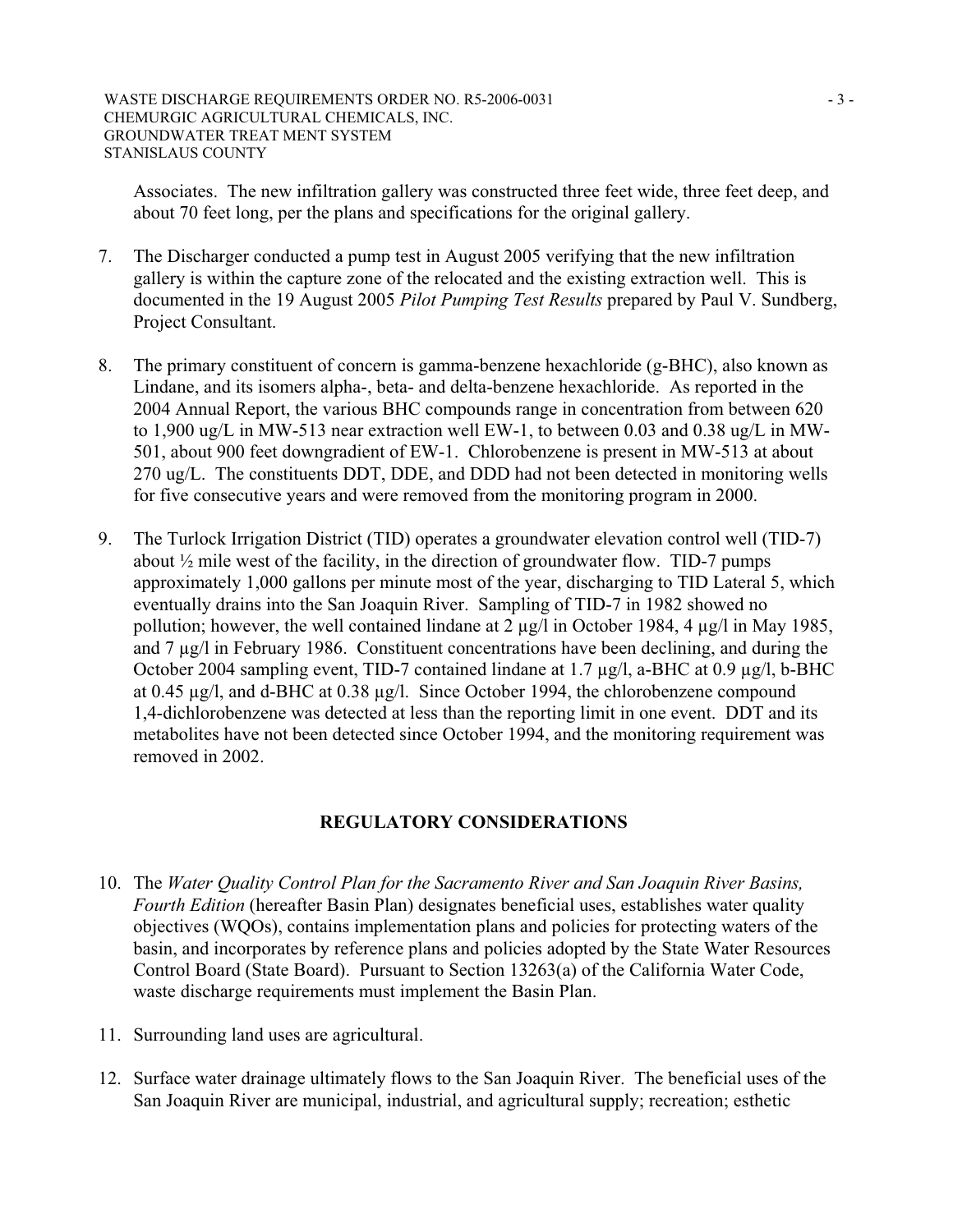enjoyment; navigation; groundwater recharge; fresh water replenishment; hydropower generation; and preservation and enhancement of fish, wildlife, and other aquatic resources.

- 13. The designated beneficial uses of underlying groundwater are municipal and domestic supply, agricultural supply, and industrial service and process supply.
- 14. As described in the Basin Plan, groundwater cleanup goals range between background concentrations to the water quality objectives (WQO), unless background for naturally occurring constituents is higher than the WQO, in which case the cleanup goals are the background concentrations. For this site, the background concentrations are the detection limits, since these compounds are not known to be present upgradient of the site. For WQOs that are not maximum contaminant levels, the WQO is the narrative toxicity objective. Numerical limits cited here implement the objective. The following are the WQOs for constituents of concern:

| <b>Constituent</b>         | <b>Water Quality</b><br>Objective | Reference                                                         |  |
|----------------------------|-----------------------------------|-------------------------------------------------------------------|--|
| alpha-benzene hexachloride | $0.013 \mu g/l$                   | Cal/EPA Cancer Potency Factor as a drinking water<br>llevel       |  |
| beta-benzene hexachloride  | $0.023 \mu g/l$                   | Cal/EPA Cancer Potency Factor as a drinking water<br>llevel       |  |
| delta-benzene hexachloride | $0.0088 \mu g/l$                  | Cal/EPA Cancer Potency Factor as a drinking water<br>llevel       |  |
| gamma-benzene hexachloride | $0.032 \mu g/l$                   | California Public Health Goal for Drinking Water                  |  |
| Chlorobenzene              | $20 \mu g/l$                      | USEPA National Ambient Water Quality Criteria<br>for taste & odor |  |
| 1,2-dichlorobenzene        | $24 \mu g/l$                      | Odor threshold (Amoore and Hautala)                               |  |
| 1,4-dichlorobenzene        | 5 $\mu$ g/l                       | California Primary Maximum Contaminant Level                      |  |

- 15. Carbon adsorption systems are technically capable of extracting these contaminants to below the detection limit. This Order limits benzene hexachloride isomers to a maximum concentration of 0.5  $\mu$ g/l in the effluent (30-day average is not to exceed the maximum concentration). The 30-day average concentration of chlorobenzene, 1,2-dichlorobenzene and 1,4-dichlorobenzene are limited to concentrations below the maximum detection limit of 0.5 µg/l, using approved EPA methods. The daily maximum concentration of chlorobenzene, 1,2-dichlorobenzene, and 1,4-dichlorobenzene shall be twice the detection limit, 1.0 µg/l, to allow for laboratory and sampling error.
- 16. State Board Resolution No. 92-49 (hereafter Resolution No. 92-49) requires the Regional Board to require actions for cleanup and abatement of discharges that cause or threaten to cause pollution or nuisance to conform to the provisions of State Board Resolution No. 68-16 (hereafter Resolution No. 68-16) and the Basin Plan. Pursuant to Resolution No. 92-49, the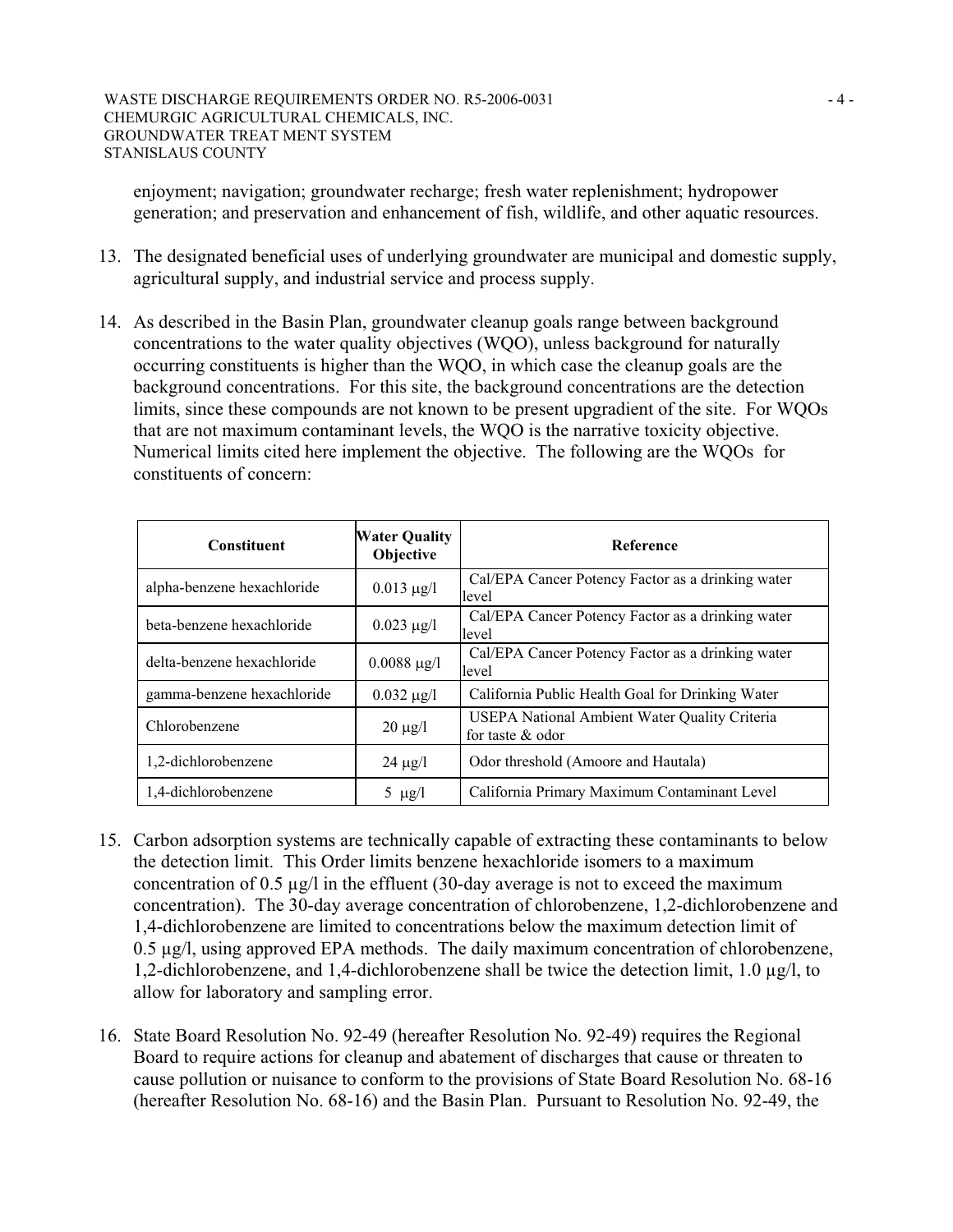#### WASTE DISCHARGE REQUIREMENTS ORDER NO. R5-2006-0031 - 5 -CHEMURGIC AGRICULTURAL CHEMICALS, INC. GROUNDWATER TREAT MENT SYSTEM STANISLAUS COUNTY

Regional Board shall ensure that dischargers are required to clean up and abate the effects of discharges in a manner that promotes attainment of either background water quality, or if background levels of water quality cannot be restored, the best water quality which is reasonable and which complies with the Basin Plan including applicable Water Quality Objectives.

17. Section 13267(b) of California Water Code provides that:

 In conducting an investigation specified in subdivision (a), the regional board may require that any person who has discharged, discharges, or is suspected of having discharged or discharging, or who proposes to discharge within its region, or any citizen or domiciliary, or political agency or entity of this state who has discharged, discharges, or is suspected of having discharged or discharging, or who proposes to discharge waste outside of its region that could affect the quality of the waters of the state within its region shall furnish, under penalty of perjury, technical or monitoring program reports which the board requires. The burden, including costs of these reports, shall bear a reasonable relationship to the need for the reports and the benefits to be obtained from the reports. In requiring those reports, the regional board shall provide the person with a written explanation with regard to the need for the reports, and shall identify the evidence that supports requiring that person to provide the reports.

 The technical reports required by this Order and the attached MRP No. R5-2006-XXXX are necessary to assure compliance with these WDRs. The Discharger owns and operates the facility that discharged the waste subject to this Order.

- 18. Issuance of this Order is an action to assure the restoration of the environment and is, therefore, exempt from the provisions of the California Environmental Quality Act (Public Resources Code, Section 21000, et seq.), in accordance with Section 15308 and 15330, Title 14, California Code of Regulations (CCR).
- 19. This discharge is exempt from the requirements of *Consolidated Regulations for Treatment, Storage, Processing, or Disposal of Solid Waste,* as set forth in Title 27, CCR, Section 20005, et seq. (hereafter Title 27). Section 20090(d) allows exemption for a project to clean up a condition of pollution that resulted from an unauthorized release of waste based on the following:
	- a. The cleanup and abatement action is under the direction of a public agency;
	- b. Wastes removed from the immediate place of release will be discharged according to the Title 27 regulations; and
	- c. The remedial actions intended to contain wastes at the place of release shall implement the Title 27 regulations to the extent feasible.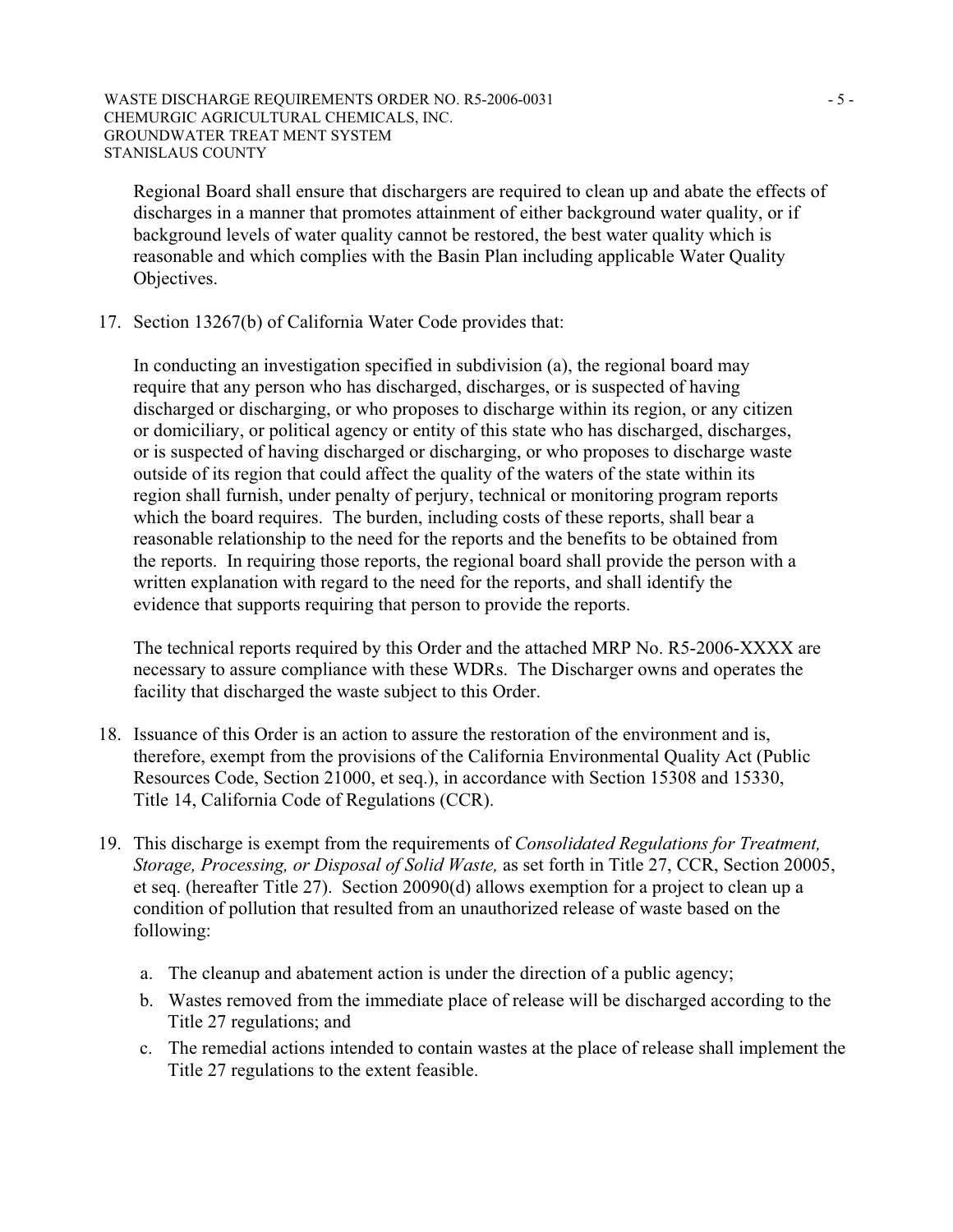WASTE DISCHARGE REQUIREMENTS ORDER NO. R5-2006-0031 - 6 -CHEMURGIC AGRICULTURAL CHEMICALS, INC. GROUNDWATER TREAT MENT SYSTEM STANISLAUS COUNTY

- 20. The California Department of Water Resources sets standards for the construction and destruction of groundwater wells, as described in *California Well Standards Bulletin 74-90* (June 1991) and *Water Well Standards: State of California Bulletin 94-81* (December 1981). These standards, and any more stringent standards adopted by the Discharger or county pursuant to California Water Code Section 13801, apply to all monitoring wells.
- 21. Pursuant to California Water Code Section 13263(g), discharge is a privilege, not a right, and adoption of this Order does not create a vested right to continue the discharge.
- 22. All the above and the supplemental data and information and details in the attached Information Sheet, which is incorporated by reference herein, were considered in establishing the following conditions of discharge.
- 23. The Discharger and interested agencies and persons were notified of intent to prescribe WDRs for this discharge and provided with an opportunity for a public hearing and an opportunity to submit written views and recommendations.
- 24. In a public meeting, all comments pertaining to the discharge were heard and considered.

**IT IS HEREBY ORDERED** that Order No. 5-00-067 be rescinded and that pursuant to Sections 13263 and 13267 of the California Water Code, Chemurgic Agricultural Chemicals, Inc., its agents, successors, and assigns, in order to meet the provisions contained in Division 7 of the California Water Code and regulations adopted hereunder, shall comply with the following while conducting the above-described groundwater remediation project.

*[Note: Other prohibitions, conditions, definitions, and some methods of determining compliance are contained in the attached "Standard Provisions and Reporting Requirements for Waste Discharge Requirements" dated 1 March 1991, incorporated herein.]* 

## **A. Discharge Prohibitions**

- 1. Discharge of treated groundwater to surface waters or surface water drainage is prohibited.
- 2. Discharge of waste classified as 'hazardous' under Section 2521 of Title 23, CCR, or as 'designated' under Section 13173 of California Water Code, is prohibited.
- 3. Discharge of treated groundwater at locations or in a manner different from that described in Finding No. 6 is prohibited.
- 4. Bypass of overflow of untreated or partially treated groundwater is prohibited.
- 5. Neither the treatment nor the discharge shall cause a nuisance or condition of pollution as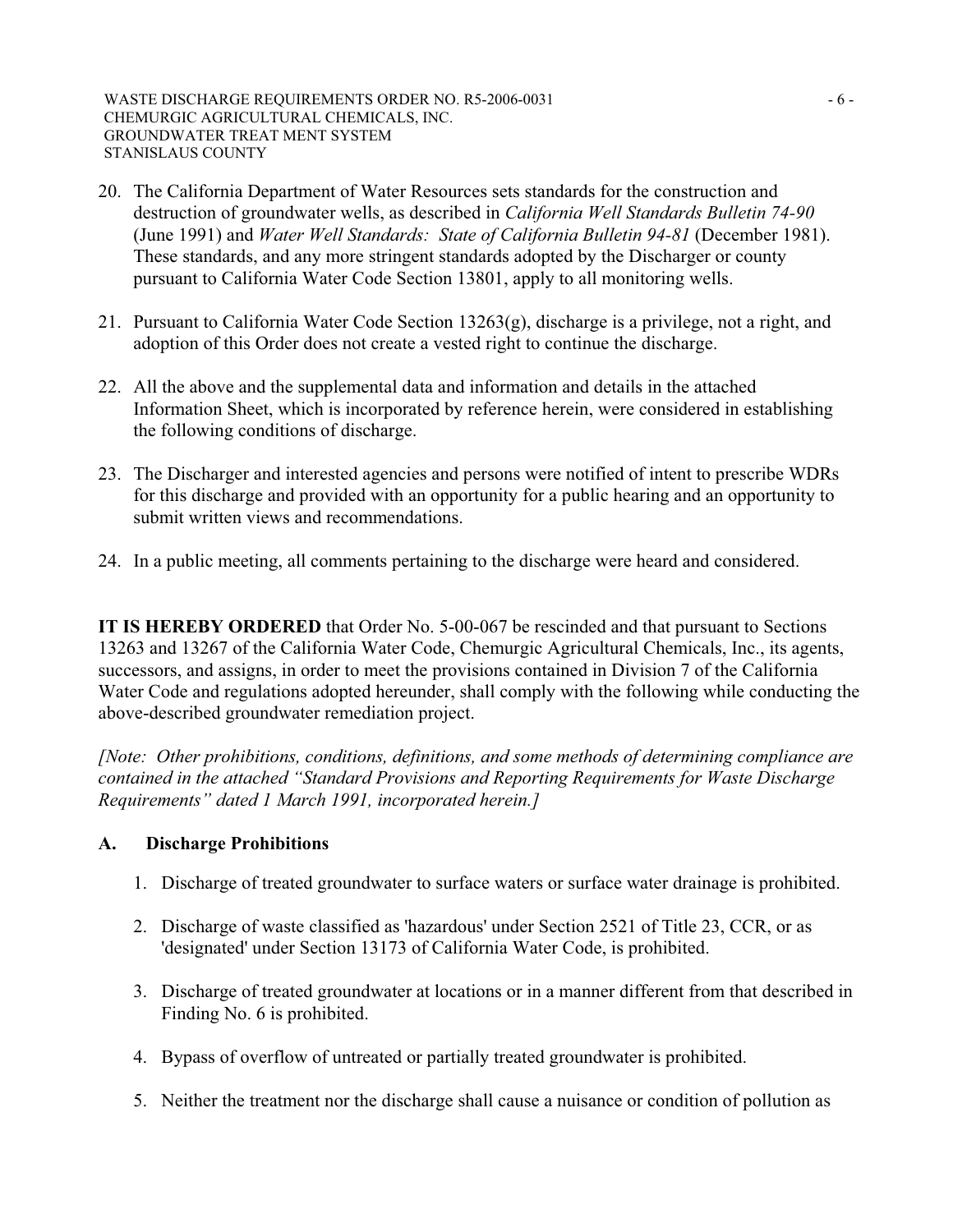defined by the California Water Code, Section 13050.

6. The discharge shall not cause the degradation of any water supply.

## **B. Discharge Specifications**

- 1. All extracted groundwater shall be treated by the activated carbon adsorption system prior to discharge to the infiltration trench as identified on Attachment C.
- 2. The Discharger shall operate the carbon adsorption system for maximum removal efficiencies for organochlorine pesticides.
- 3. The Discharger shall replace the lead carbon adsorption vessel when the BHC capture efficiency for this vessel is less than or equal to 94% or the treatment system has an effluent concentration of any BHC isomer greater than or equal to 0.35  $\mu$ g/l.
- 4. No waste constituent shall be released or discharged, or placed where it will be released or discharged, in a concentration or in a mass that causes violation of the Groundwater Limitations

## **C. Groundwater Limitations**

- 1. The discharge, in combination with other sources, shall not cause underlying groundwater to contain waste constituents in concentrations statistically greater than background water quality.
- 2. The Discharger shall not cause the groundwater to contain concentrations of chemical constituents, including any by-products of any treatment process, in amounts above background.

## **D. Effluent Limitations**

- 1. The effluent shall not have a pH of less than 6.5 or greater than 8.4.
- 2. The monthly average discharge flow shall not exceed 10 gallons per minute (0.014 million gallons per day).
- 3. The discharge of effluent in excess of the following limits is prohibited: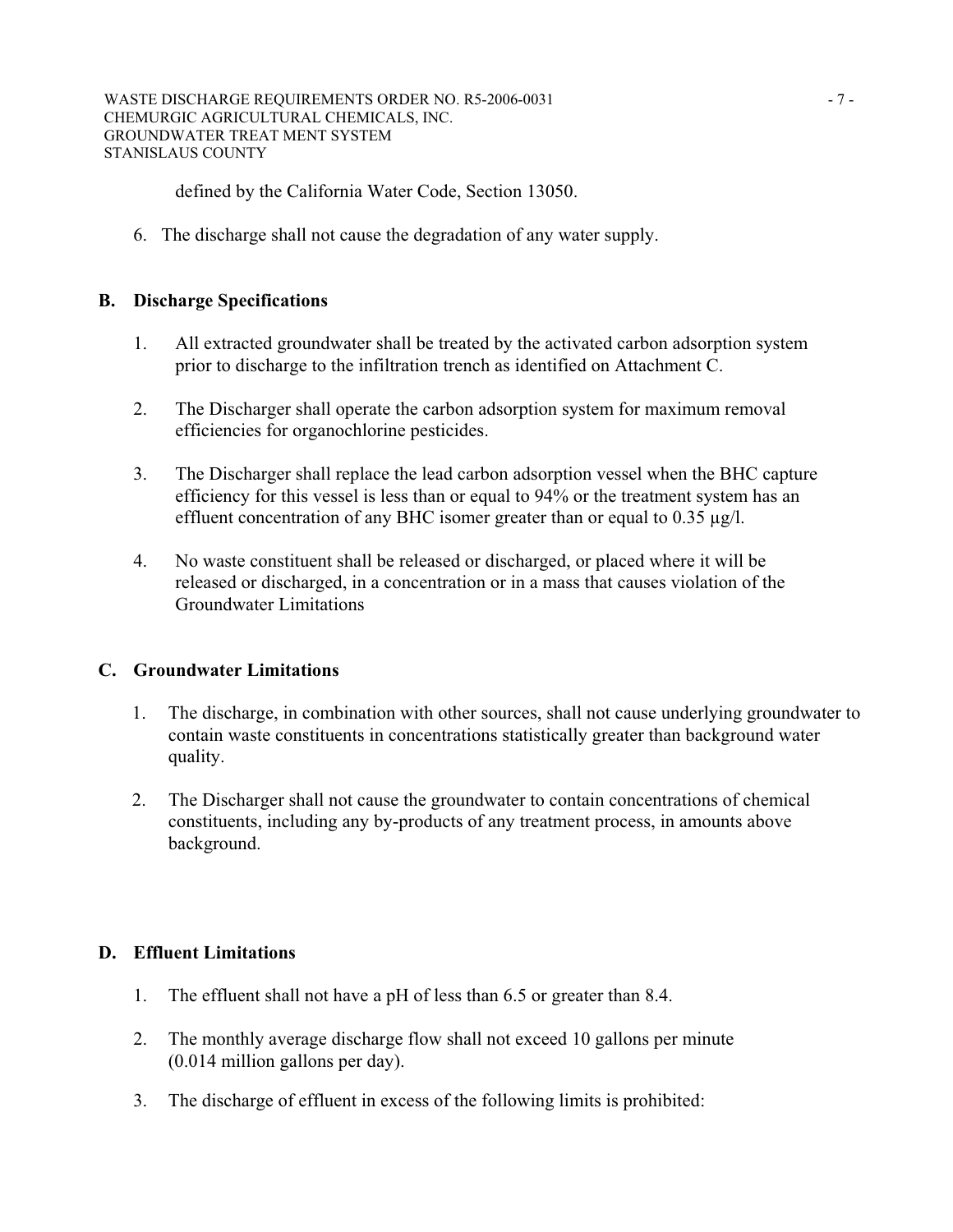#### WASTE DISCHARGE REQUIREMENTS ORDER NO. R5-2006-0031 - 8 -CHEMURGIC AGRICULTURAL CHEMICALS, INC. GROUNDWATER TREAT MENT SYSTEM STANISLAUS COUNTY

| Constituent                         | Units     | $30$ -Day<br>Average | Daily<br>Maximum | <b>Practical Quantitation</b><br>Limit <sup>1</sup> |  |  |
|-------------------------------------|-----------|----------------------|------------------|-----------------------------------------------------|--|--|
| Organochlorine Pesticides           |           |                      |                  |                                                     |  |  |
| a-BHC                               | $\mu$ g/l | 0.5                  | 0.5              | 0.05                                                |  |  |
| b-BHC                               | $\mu$ g/l | 0.5                  | 0.5              | 0.05                                                |  |  |
| $d-BHC$                             | $\mu$ g/l | 0.5                  | 0.5              | 0.05                                                |  |  |
| $g-BHC$                             | $\mu$ g/l | 0.5                  | 0.5              | 0.05                                                |  |  |
| Aromatic Volatile Organic Compounds |           |                      |                  |                                                     |  |  |
| Chlorobenzene                       | $\mu$ g/l | < 0.5                | 1.0              | 0.5                                                 |  |  |
| 1,2-Dichlorobenzene                 | $\mu$ g/l | < 0.5                | 1.0              | 0.5                                                 |  |  |
| 1,4-Dichlorobenzene                 | $\mu$ g/l | < 0.5                | 1.0              | 0.5                                                 |  |  |
| $E_{\alpha}$ nondata toble require  |           |                      |                  |                                                     |  |  |

 $\frac{1}{1}$  For nondetectable results

### **E. Provisions:**

- 1. The Discharger shall comply with Monitoring and Reporting Program No. R5-2006-XXXX, which is part of this Order, and any revisions thereto as ordered by the Executive Officer.
- 2. The Discharger shall comply with the "Standard Provisions and Reporting Requirements for Waste Discharge Requirements," dated 1 March 1991, which are attached hereto and by reference a part of this Order. This attachment and its individual paragraphs are commonly referenced as "Standard Provision(s)."
- 3. The Discharger shall comply with all conditions of this Order, including timely submittal of technical and monitoring reports as directed by the Executive Officer. Violations may result in enforcement action, including Regional Board or court order requiring corrective action or imposing civil monetary liability, or in revision or rescission of this Order.
- 4. The Discharger shall use the best practicable cost-effective control technique(s) currently available to comply with discharge limits specified in this Order.
- 5. The Discharger shall notify the Regional Board within 24 hours of any unscheduled shutdown of the groundwater treatment system.
- 6. The Discharger shall report any non-compliance, system shutdown, and/or accidental spill or release of liquid or material verbally to the Regional Board within 24 hours of the spill or release, and follow-up the verbal notification with written documentation of the spill or release within 14 calendar days of the incident. This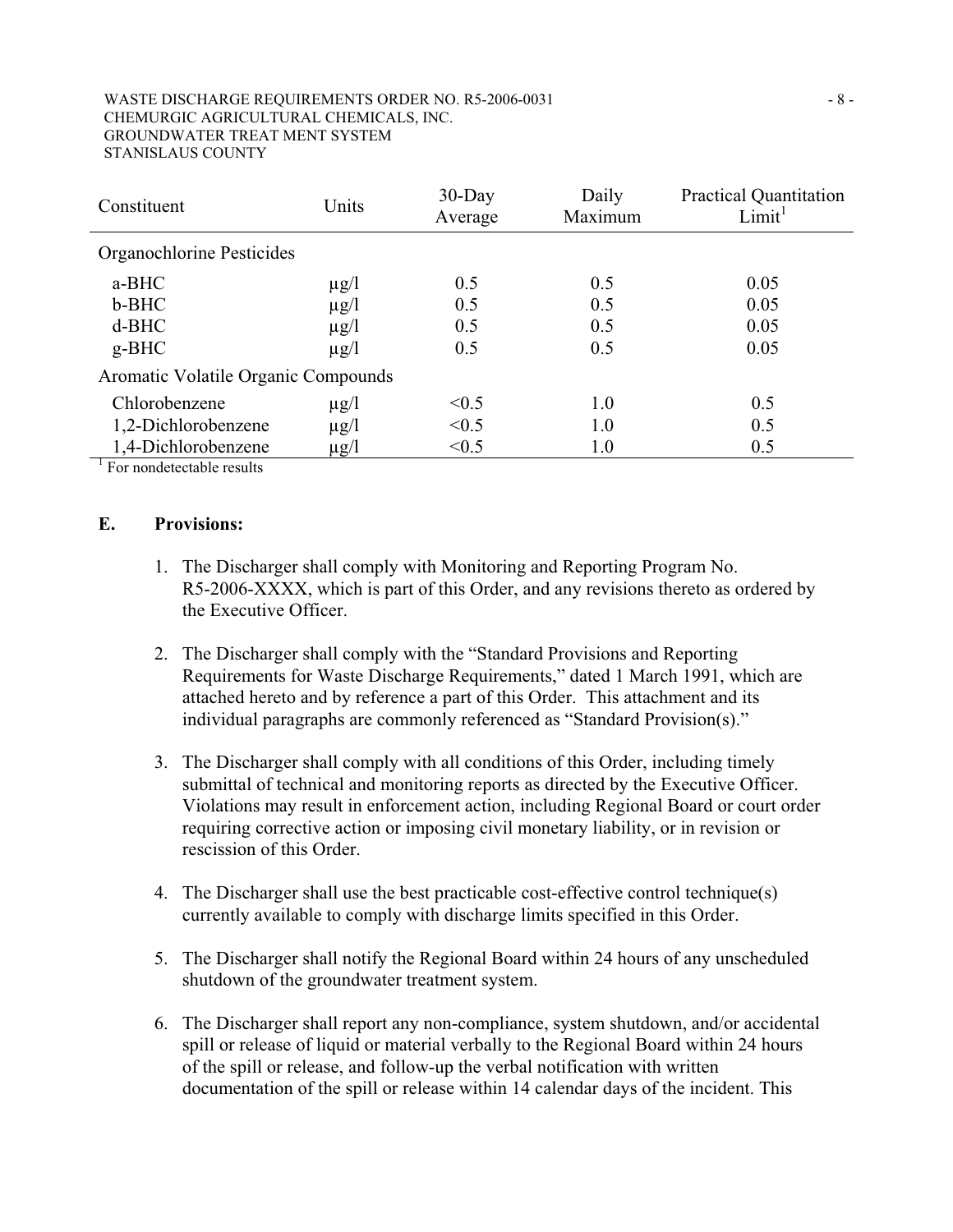documentation shall include the cause of the shutdown or release and the corrective action taken (or proposed to be taken) to restart the system.

- 7. Prior to any modifications at the Site that would result in material change in the quality or quantity of wastes treated or discharged, or any material change in the location of discharge, the Discharger shall report all pertinent information in writing to the Regional Board for review and approval. WDRs may be revised prior to implementation of any modifications.
- 8. The Discharger shall maintain records of all monitoring information including all calibration and maintenance records, copies of all reports required by this Order, and records of all data used to complete the application for this Order. Records shall be maintained for a minimum of three years from the date of the sample, measurement, or report. This period may be extended during the course of any unresolved litigation regarding this discharge or when requested by the Executive Officer.
- 9. The Discharger shall at all times properly operate and maintain all facilities and systems of treatment and control (and related appurtenances) that are installed or used by the Discharger to achieve compliance with this Order. Proper operation and maintenance also includes adequate laboratory controls and appropriate quality assurance procedures. This provision requires the operation of backup or auxiliary facilities or similar systems, which are to be installed by the Discharger when necessary to achieve compliance with the conditions of this Order.
- 10. While this Order is in effect, and prior to any change in ownership of the Site or management of this operation, the Discharger shall transmit a copy of this Order to the succeeding Owner/Operator, and forward a copy of the transmittal letter and proof of transmittal to the Regional Board. Transfer of privileges granted under this Order are subject to the discretion of the Executive Officer.
- 11. The Discharger shall allow the Regional Board, or an authorized representative, upon presentation of credentials and other documents as may be required by law, to:
	- a. Enter upon the premises regulated by the Regional Board, or the place where records must be kept under the conditions of this Order;
	- b. Have access to and copy, at reasonable times, any records that shall be kept under the conditions of this Order;
	- c. Inspect at reasonable times any facilities, equipment (including monitoring and control equipment), practices, or operations regulated or required under this Order; and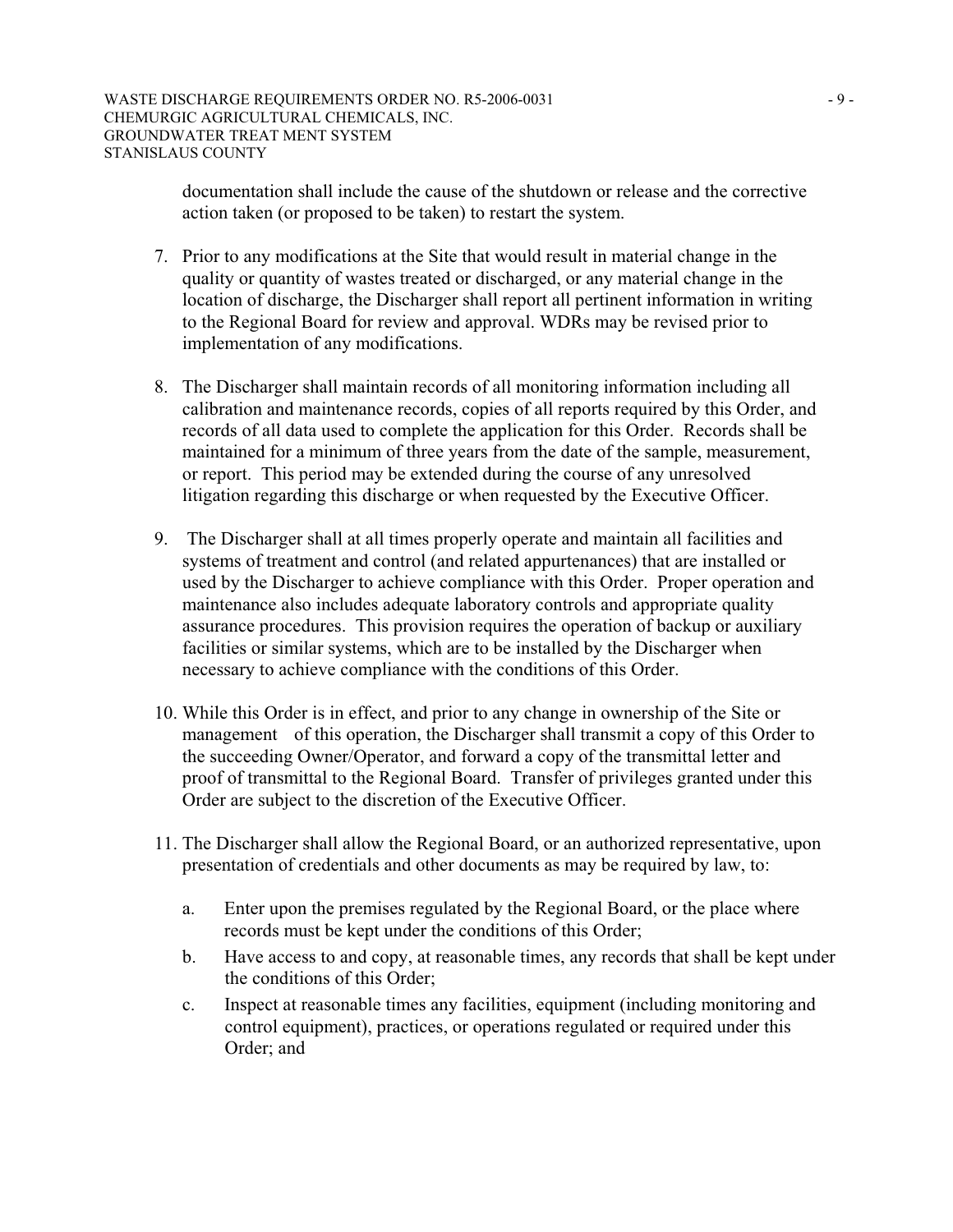- d. Sample or monitor, at reasonable times, for the purpose of assuring compliance with this Order or as otherwise authorized by the California Water Code, any substances or parameters at this Site.
- 12. A copy of this Order shall be kept at the discharge facility for reference by operating personnel. Key operating personnel shall be familiar with its contents.
- 13. The Regional Board will review this Order periodically and will revise requirements when necessary.

I, Pamela C. Creedon, Executive Officer, do hereby certify the foregoing is a full, true, and correct copy of an Order adopted by the California Regional Water Quality Control Board, Central Valley Region, on 17 March 2006.

> \_\_\_\_\_\_\_\_\_\_\_\_\_\_\_\_\_\_\_\_\_\_\_\_\_\_\_\_\_\_\_\_\_\_\_\_\_\_ PAMELA C. CREEDON, Executive Officer

Attachments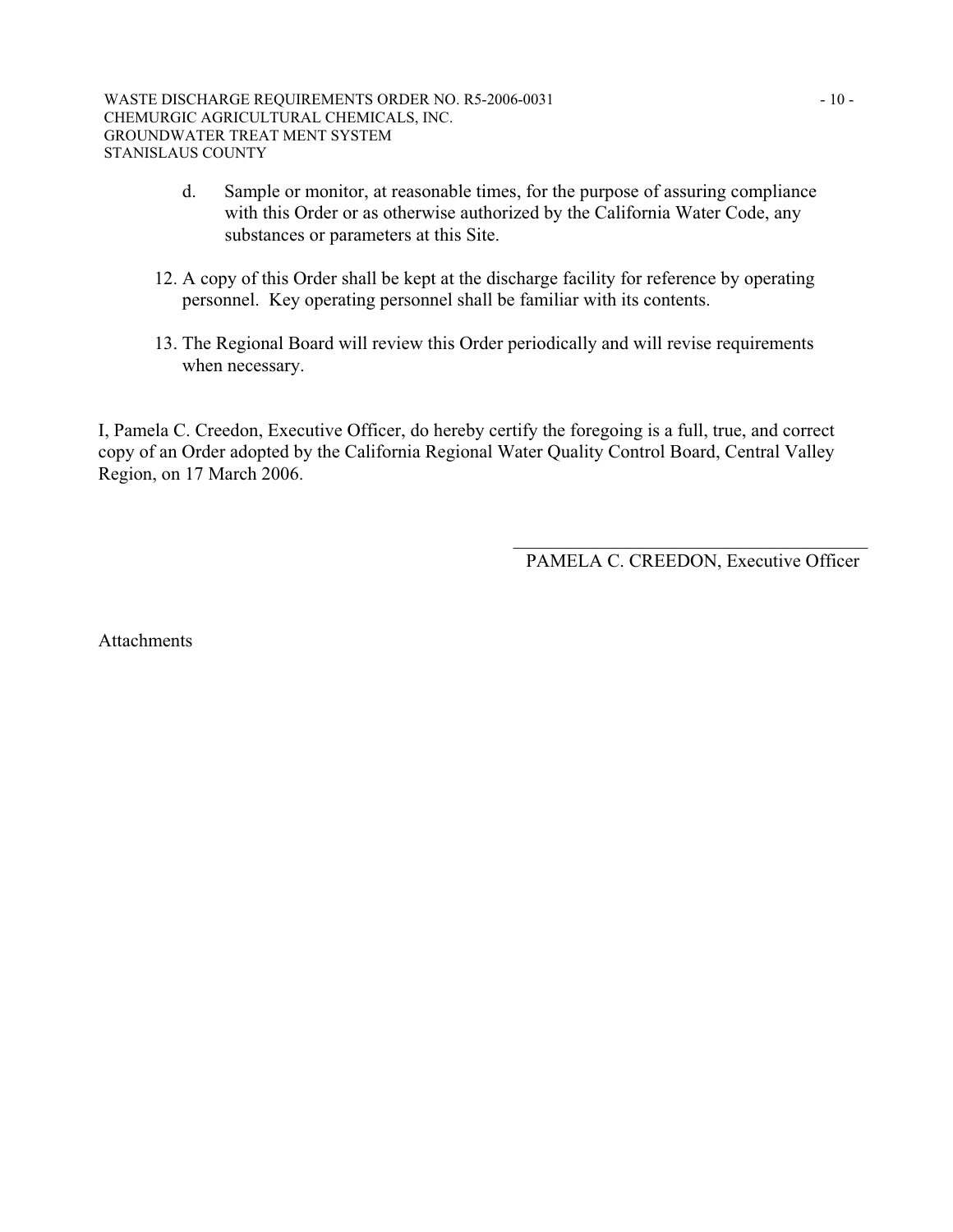### INFORMATION SHEET

# CHEMURGIC AGRICULTURAL CHEMICALS, INC. GROUNDWATER TREATMENT SYSTEM ORDER NO. R5-2006-0031 STANISLAUS COUNTY

Chemurgic Agricultural Chemicals, Inc. owns and operates a fertilizer formulating and pesticide retail facility in an agricultural area approximately five miles west of Turlock at 3106 S. Faith Home Road, in Stanislaus County. Between 1999 and 2005, the Discharger had been operating a groundwater extraction and treatment system to remove benzene hexachloride and chlorobenzene constituents. As permitted by Waste Discharge Requirements, the treated effluent was discharged to an infiltration trench within the capture zone of the extraction wells. Planned site improvements conflicted with the location of an extraction well, monitoring well, and the infiltration trench, and in April 2005, Chemurgic ceased discharging. By May 2005, Chemurgic destroyed and relocated one extraction well and the proximate monitoring well, removed the original infiltration gallery, and installed a new infiltration trench. In August 2005, Chemurgic conducted a capture zone analysis verifying that the new infiltration trench is within the capture zone of the extraction wells. These Waste Discharge Requirements will permit Chemurgic to resume groundwater treatment and discharge from the relocated system components.

The groundwater treatment system is a part of the final phase of an integrated cleanup plan for contaminated soil and groundwater. The groundwater cleanup system consists of two extraction wells (EW-1 and EW-2A) to remove water from the shallow aquifer at the location of highest known chemical concentrations, an activated carbon adsorption treatment plant to remove organic chemicals from the groundwater, and an infiltration trench to return the treated groundwater to the same shallow aquifer from which it was extracted. The infiltration trench consists of 60 feet of perforated pipeline buried approximately three feet below grade. All elements of the groundwater extraction and treatment system are within the confines of the Chemurgic property. The design operating capacity of the system is10 gallons per minute.

Turlock Irrigation District operates a dewatering well (TID-7), located about one-half mile west and downgradient of the Chemurgic facility. This well has contained BHC isomers and chlorobenzene compounds since 1985. These constituent concentrations have been declining, and in December 2005, TID-7 contained lindane at 1.8 µg/l, a-BHC at 0.97 µg/l, b-BHC at 0.67 µg/l, and d-BHC at 0.5 µg/l. TID-7 has not contained chlorobenzene compounds since October 1994. DDT and its metabolites had not been detected between 1994 and 2001 and monitoring was discontinued in 2001. TID-7 discharges at about 1,000 gallons per minute most of the year, discharging to a drainage canal (TID Lateral 5) that eventually drains into the San Joaquin River.

The presence of pesticides and their breakdown products in the groundwater poses a threat to existing and potential beneficial uses of the groundwater. Existing groundwater treatment technology of carbon adsorption is capable of dependably removing these constituents to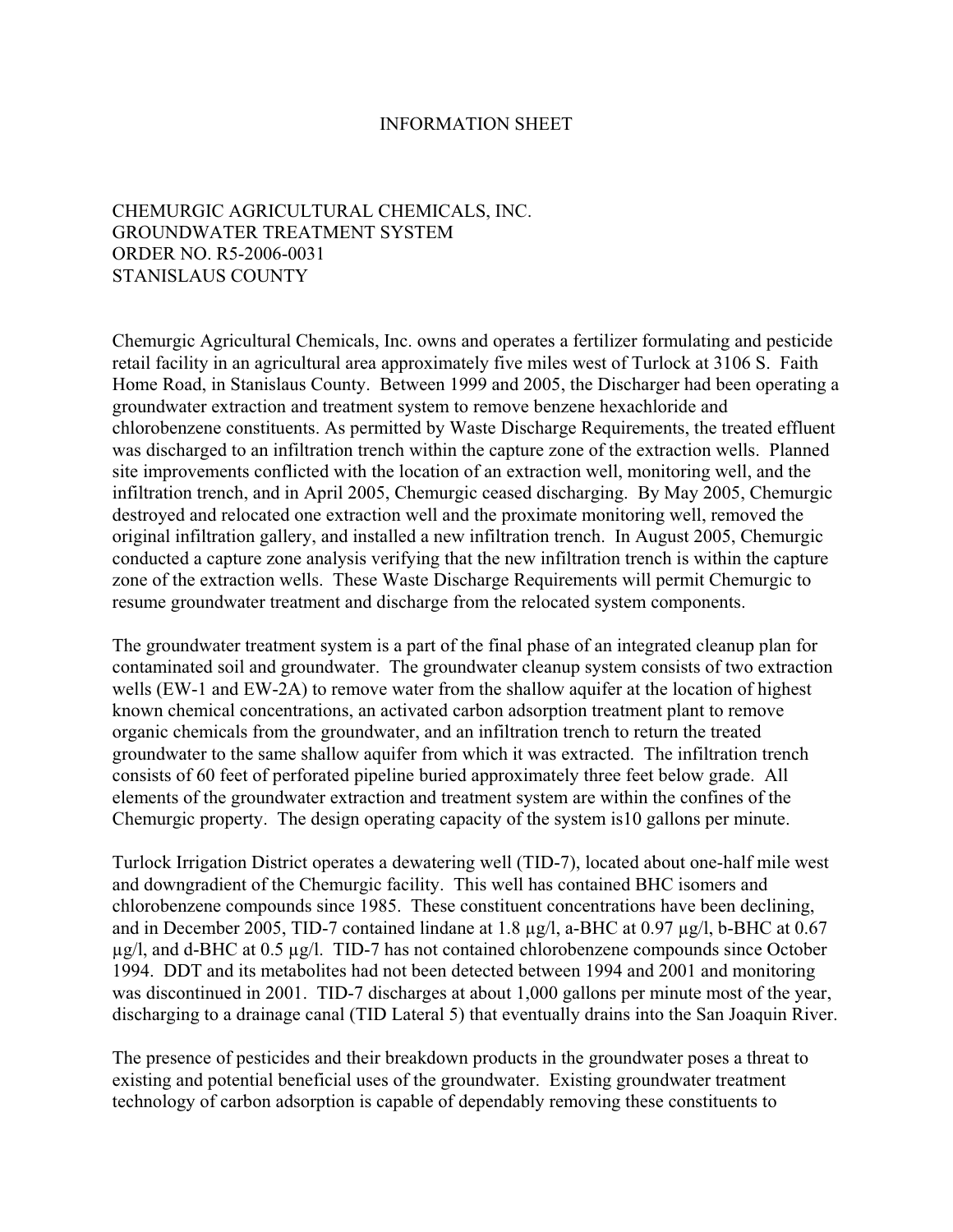## CHEMURGIC AGRICULTURAL CHEMICALS, INC. 42-GROUNDWATER TREATMENT SYSTEM INFORMATION SHEET, ORDER NO. R5-2006-XXXX STANISLAUS COUNTY

concentrations which are generally non-detectable. The operating history of Chemurgic's treatment system shows that the efficiency of the lead carbon vessel can drop from 91% to 25% within a month, resulting in a BHC discharge of 0.3  $\mu$ g/l. This Order requires the lead carbon adsorption vessel to be replaced when its operating efficiency drops to less than or equal to 94% or when any BHC isomer concentration in the effluent is greater than or equal to 0.35 µg/l and sets the effluent limit for BHC at 0.5 µg/l. This Order also sets the daily maximum effluent limit at two times the practical quantitation limit for chlorobenzene. The daily maximum concentration for any BHC isomer is equal to the 30-day average.

AST: 17 Feb 2006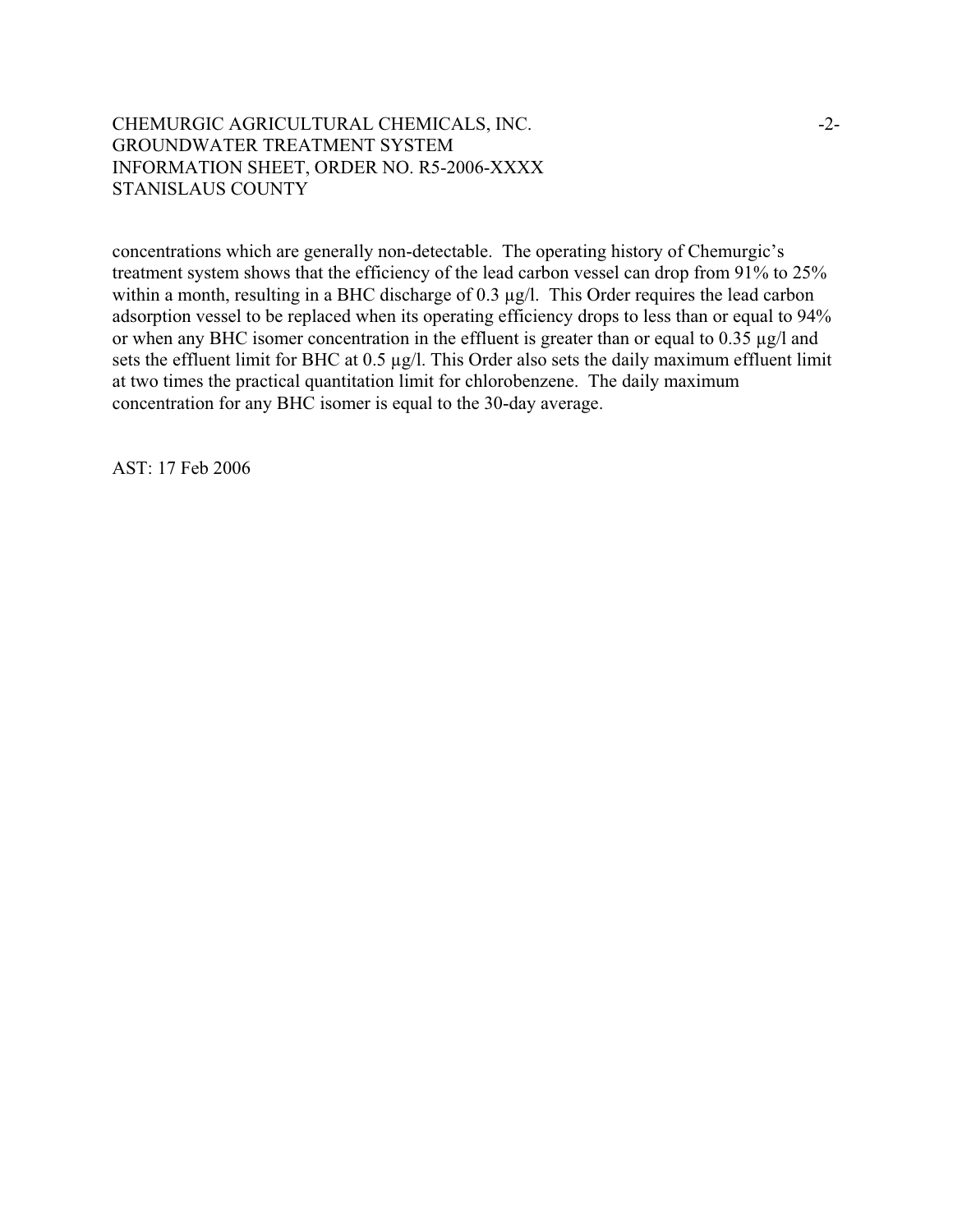A TWEMHOATTA

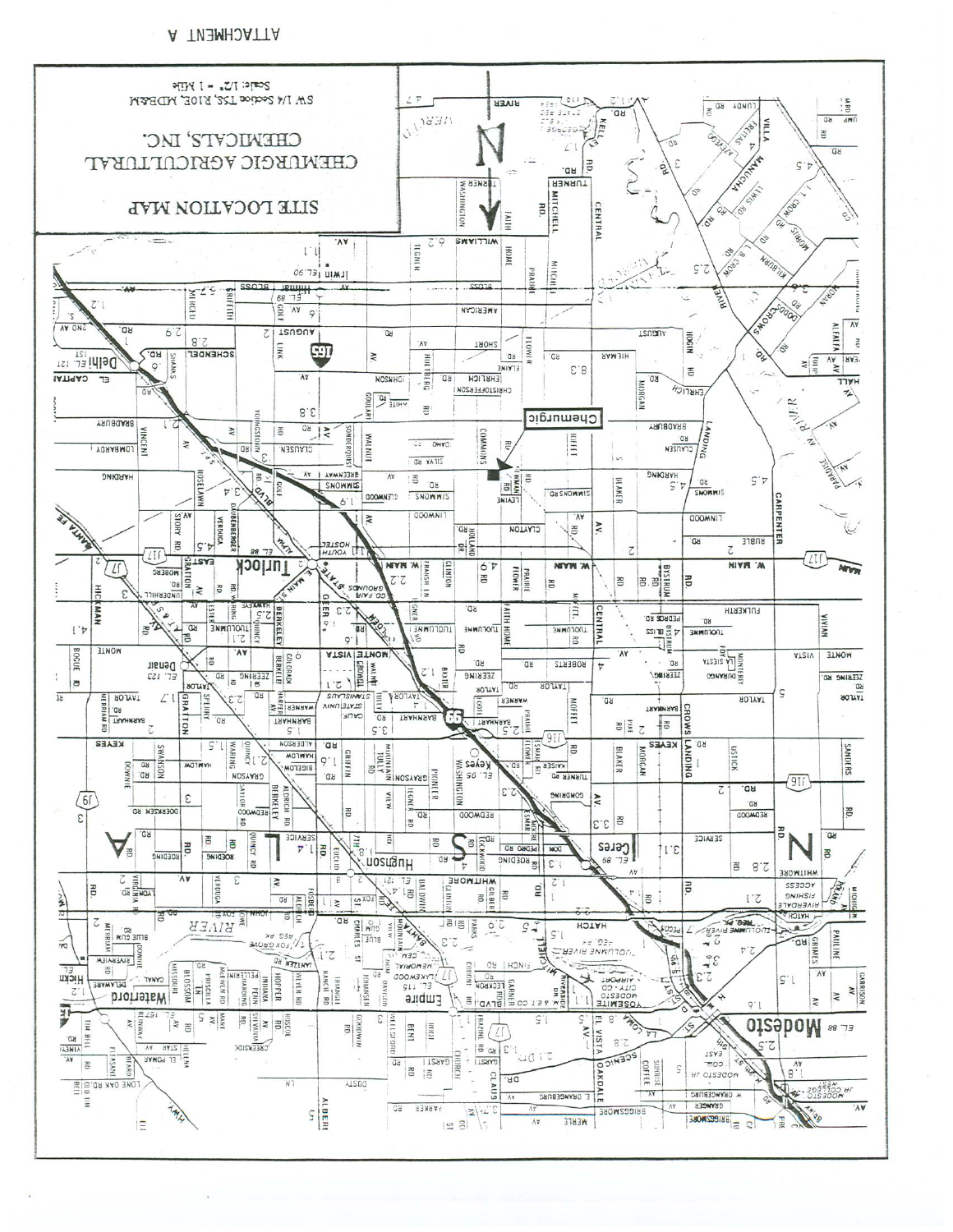

Facility Map and Monitor Well Locations